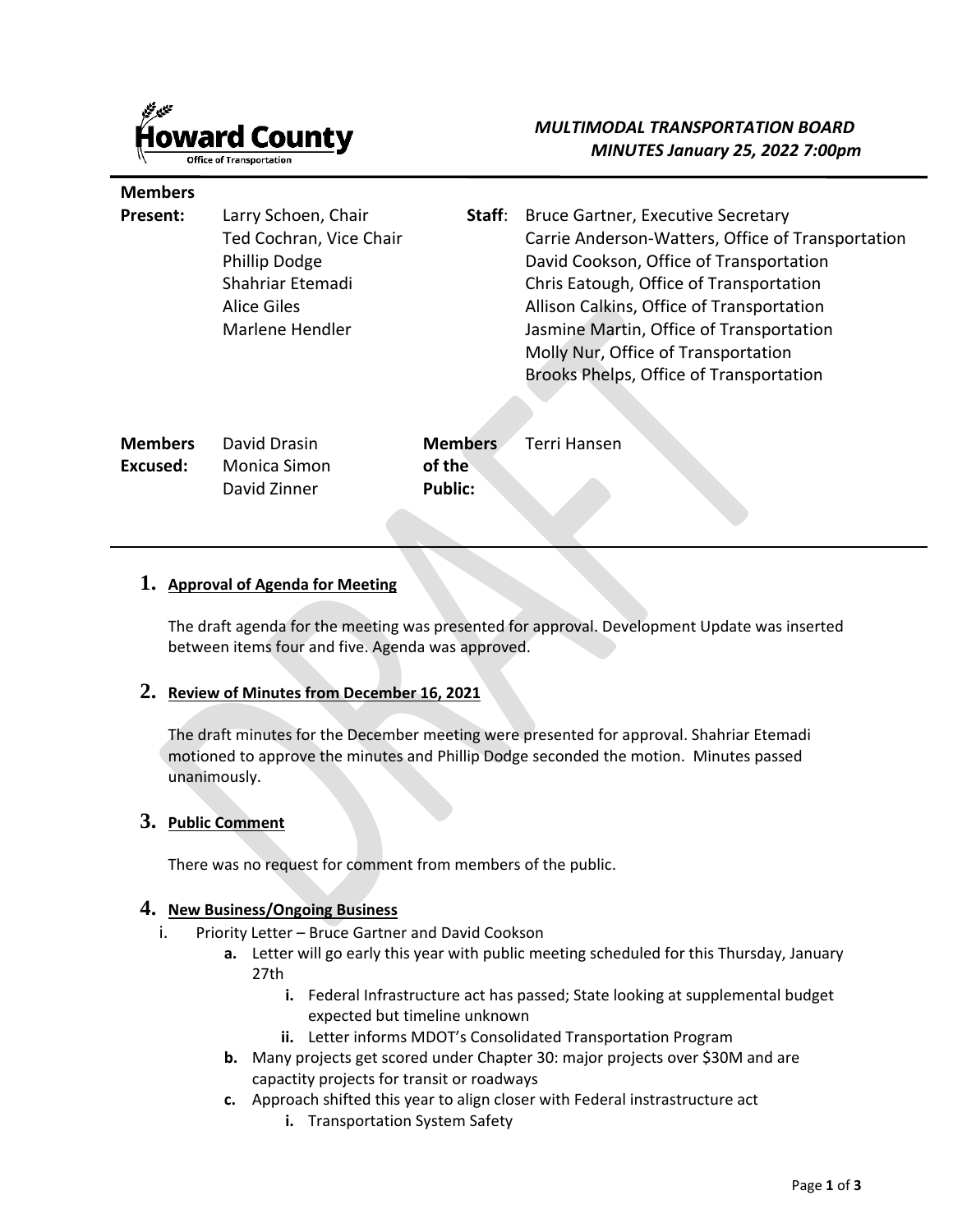- **ii.** State of Good Repair and Public Transportation
- **iii.** Transportation Systems Management and Operations (TSMO)
- **iv.** Specific Corridors
	- **1.** US 1
		- **a.** Safety Projects (pedestrian and traffic safety)
		- **b.** Public Transit (regional transit corridors, micro-mobility options, Camden line issues)
		- **c.** TSMO (MDOT SHA TSMO System)
	- **2.** US 29
		- **a.** US 29 Road (River's Edge)
		- **b.** US 29 Transit (BRT)
		- **c.** Downtown Columbia (North-South connector, a/k/a the Jug Handle
- **v.** Comment period ends February 2nd
- **vi.** More information: howardcountymd.gov/transportation/priority-letter
- ii. Bike Project Updates -- Chris Eatough
	- **a.** Five projects completed in 2021:
		- **i.** Stephens Road Bridge Replacement
		- **ii.** Savage-area Complete Streets
		- **iii.** Crosswalk across Hale Haven Drive and Elberta Drive
		- **iv.** Crossing of Montgomery Road at Bellanca Road
		- **v.** Ilchester Road (Ilchester Point Court to Wharff Lane)
	- **b.** Progress continues to be made on rest of list (see Meeting Materials)
	- **c.** Capital budget program will be posted in February; also waiting to see what state and federal grants will be available
- iii. Bikeshare and E-scooter Update Bruce Gartner and Chris Eatough
	- **a.** Spin scooters
		- **i.** Working to launch in mid-March with potential events in Downtown Columbia
		- **ii.** Will need to submit report to Council after six months of use
	- **b.** Bikeshare
		- **i.** Six year pilot will be ending early by June 30<sup>th</sup> but potentially earlier due to 3G technology being discontinued
		- **ii.** Will reassess need after initial scooter period
		- **iii.** Summary of pilot operations will be produced in February or March

## **5. Development Update – Brooks Phelps**

- i. New development
	- a. Submissions are slowly increasing
	- b. Beechwood Manor 31-unit infill development near River Hill Road; asked to explore sidewalk crossings and connections to the park to the south
- ii. Older development
	- a. Maple Lawn School: developer will only do as required, nothing extra

## **6. Complete Streets Implementation Update**

- i. Met with council members to respond to questions. Basic line of questioning was related to reducing background growth rate from 3 to 2
- ii. February  $3<sup>rd</sup>$  is when amendments will be introduced
- iii. Final passage of bill projected to be February  $7<sup>th</sup>$